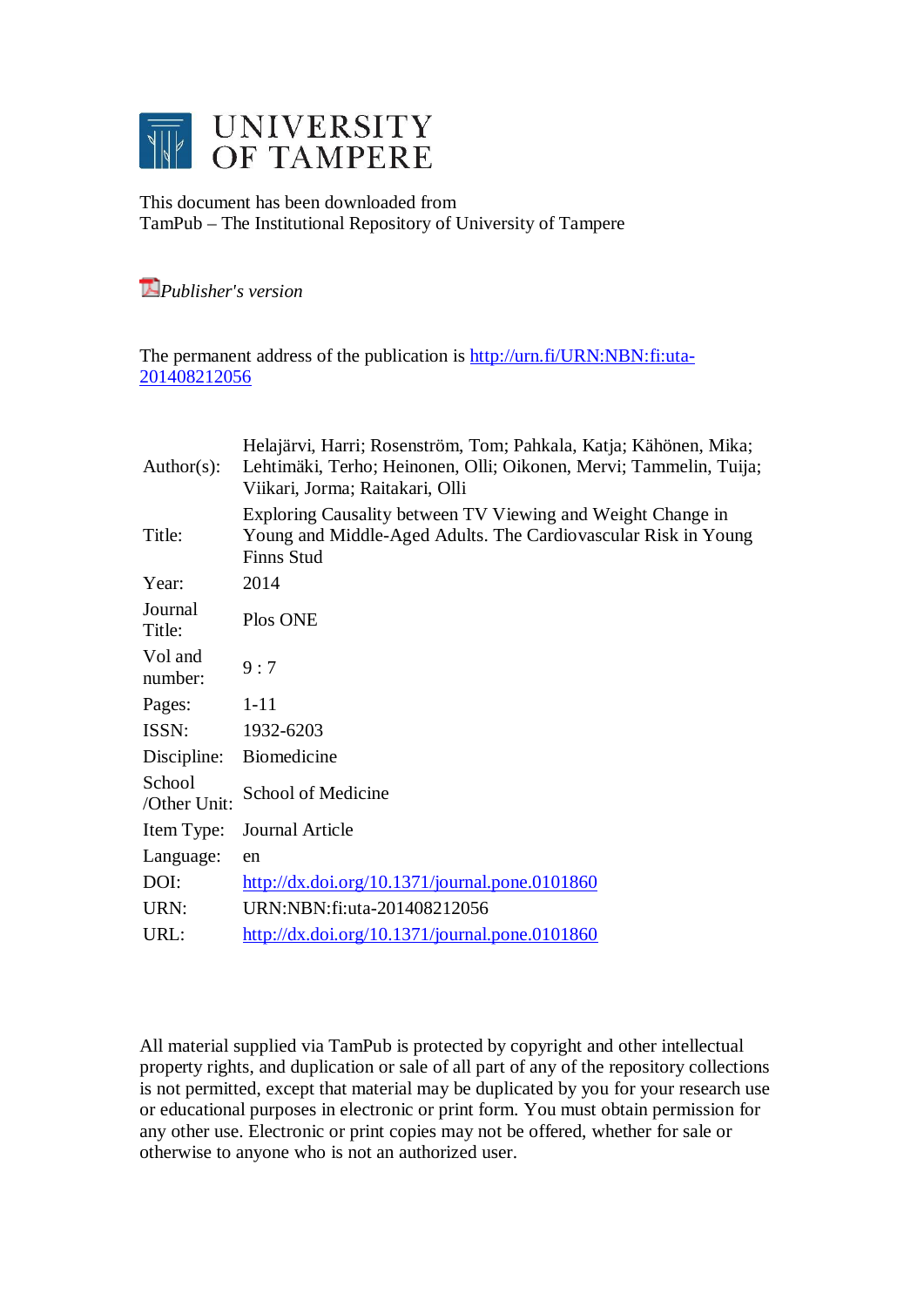# Exploring Causality between TV Viewing and Weight Change in Young and Middle-Aged Adults. The Cardiovascular Risk in Young Finns Study



Harri Helajärvi<sup>1</sup>\*, Tom Rosenström<sup>2</sup>, Katja Pahkala<sup>1,3</sup>, Mika Kähönen<sup>4</sup>, Terho Lehtimäki<sup>5</sup>, Olli J. Heinonen<sup>1</sup>, Mervi Oikonen<sup>3</sup>, Tuija Tammelin<sup>6</sup>, Jorma S. A. Viikari<sup>7</sup>, Olli T. Raitakari<sup>3,8</sup>

1 Paavo Nurmi Centre, Dpts of Physiology & Health and Physical Activity, University of Turku, Turku, Finland, 2 Unit of Personality, Work and Health Psychology, University of Helsinki, Helsinki, Finland, 3 Research Centre of Applied and Preventive Cardiovascular Medicine, University of Turku, Turku, Finland, 4 Department of Clinical Physiology, University of Tampere and Tampere University Hospital, Tampere, Finland, 5 Department of Clinical Chemistry, Fimlab Laboratories, Tampere University Hospital and School of Medicine, University of Tampere, Tampere, Finland, 6LIKES Research Center for Sport and Health Sciences, Jyväskylä, Finland, 7 Department of Medicine, Turku University Hospital, Turku, Finland, 8 Department of Clinical Physiology and Nuclear Medicine, Turku University Hospital, Turku, Finland

# Abstract

Background: Television viewing time (TV time) is associated with increased weight and obesity, but it is unclear whether this relation is causal.

Methods and Results: We evaluated changes in TV time, waist circumference (waist) and body mass index (BMI) in participants of the population-based Cardiovascular Risk in Young Finns study (761 women, 626 men aged 33–50 years in 2011). Waist and BMI were measured, and TV time was self-reported in 2001, 2007, and 2011. Changes in waist and BMI between 2001 and 2011 were studied a) for the whole group, b) in groups with constantly low  $(\leq 1 \ h/d)$ , moderate (1-3 h/ d), or high ( $\geq$ 3 h/d) TV time, and c) in groups with  $\geq$ 1 hour in-/decrease in daily TV time between 2001 and 2011. BMIs in 1986 were also evaluated. We explored the causal relationship of TV time with waist and BMI by classical temporality criterion and recently introduced causal-discovery algorithms (pairwise causality measures). Both methods supported the hypothesis that TV time is causative to weight gain, and no evidence was found for reverse or bidirectional causality. Constantly low TV time was associated with less pronounced increase in waist and BMI, and waist and BMI increase was lower with decreased TV time ( $P<0.05$ ). The increase in waist and BMI was at least 2-fold in the high TV time group compared to the low TV time group (P<0.05). Adjustment for age, sex, BMI/waist in 2001, physical activity, energy intake, or smoking did not change the results.

Conclusions: In young and middle-aged adults, constantly high TV time is temporally antecedent to BMI and waist increase.

Citation: Helajärvi H, Rosenström T, Pahkala K, Kähönen M, Lehtimäki T, et al. (2014) Exploring Causality between TV Viewing and Weight Change in Young and Middle-Aged Adults. The Cardiovascular Risk in Young Finns Study. PLoS ONE 9(7): e101860. doi:10.1371/journal.pone.0101860

Editor: Robert L. Newton, Pennington Biomedical Research Center, United States of America

Received January 16, 2014; Accepted June 11, 2014; Published July 16, 2014

Copyright: © 2014 Helajärvi et al. This is an open-access article distributed under the terms of the [Creative Commons Attribution License,](http://creativecommons.org/licenses/by/4.0/) which permits unrestricted use, distribution, and reproduction in any medium, provided the original author and source are credited.

Funding: The Young Finns Study has been financially supported by the Academy of Finland: grants 126925, 121584, 124282, 129378, 117797, and 41071; the Social Insurance Institution of Finland, Kuopio, Tampere and Turku University Hospital Medical Funds, Juho Vainio Foundation, Paavo Nurmi Foundation, Finnish Foundation of Cardiovascular Research and Finnish Cultural Foundation, Sigrid Juselius Foundation, Tampere Tuberculosis Foundation and Emil Aaltonen Foundation. The funders had no role in study design, data collection and analysis, decision to publish, or preparation of the manuscript.

Competing Interests: The authors have declared that no competing interests exist.

\* Email: harri.helajarvi@utu.fi

# Introduction

Sedentary time is defined as physically inactive time passed mostly sitting, during which energy consumption is close to the resting state (1–1.5 MET). Sedentary behavior, especially TV viewing (TV time), is associated with obesity [1], and cardiometabolic disorders, such as metabolic syndrome [2], type 2 diabetes, cardiovascular diseases [1,3–8], and premature death  $[6,9–12]$ . Obesity is known to increase the risk of cardio-metabolic disorders, and it may be an important link between TV time and cardio-metabolic outcomes. Therefore, TV time could be a modifiable behavioral factor with potential effects in obesity prevention. At present, however, it is not known whether TV time causes weight increase, or whether weight increase leads to sedentariness and increased TV time. Evidence supporting both

scenarios have been reported. Most longitudinal studies have found consistent relations between TV time and weight gain from childhood to the adult years [13]. However, findings have been mixed for associations with weight gain during adulthood [13]. In some longitudinal studies, prior obesity [14] or increased fat mass [15] have been identified as risk factors for increased TV time. In addition, we have previously observed a direct association between a genetic obesity risk score for high BMI and sedentary time in men [16]. These findings suggest that also high body weight may be causally related to TV time. Nevertheless, because TV viewing decreases energy expenditure and possibly increases energy intake [17–19], it is generally hypothesized that TV time causes weight increase. Therefore, intervention studies have been initiated with the attempt to induce weight loss by reducing TV time. Most intervention studies, but not all [20–24], have observed weight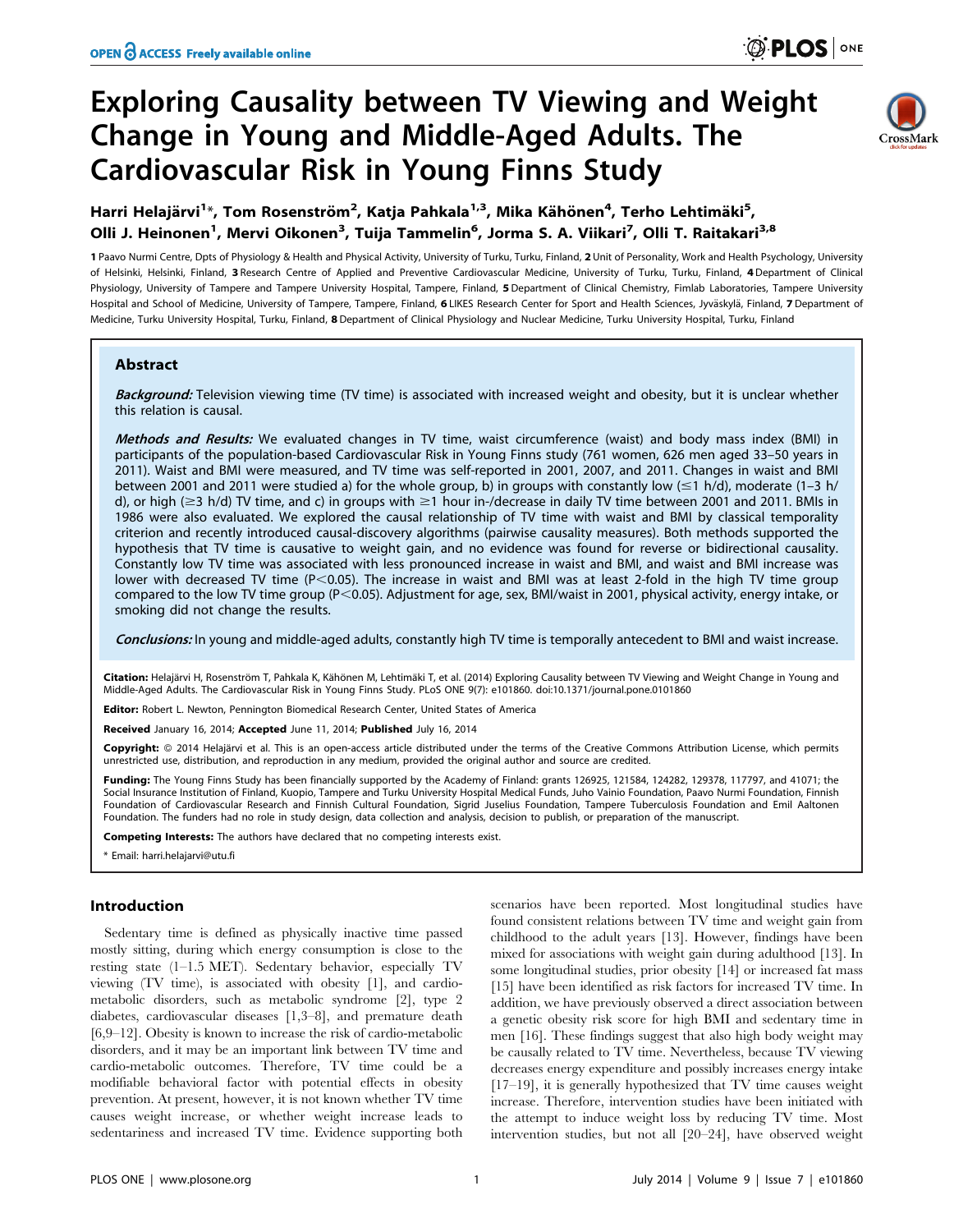reduction, but it may vary depending e.g. on the age of the target group. In one randomized controlled trial, TV viewing time was reduced by 50% in 36 overweight and obese adults over a 3-week period, and this study showed a significant increase in objectively measured energy expenditure resulting in decreased energy intake and BMI [20]. Another intervention study in children showed that a 50% reduction in TV and computer use produced significant reductions in BMI and energy intake, but no changes in physical activity [21]. A third intervention study in 192 children [22] demonstrated that a reduction of TV time was associated with weight reduction.

Making etiogenetic causal inferences from associations has its well-known limits. However, the use of longitudinal data and novel statistical methods may provide opportunities to test causal hypotheses. Causal relationship can be best studied in a randomized clinical trial setting, but long-term clinical trials to study the effects of interventions in larger populations (e.g. reduction of sedentary time) are practically almost impossible to conduct. Longitudinal datasets with repeated measurements offer a good possibility to test the direction of the causality with the classical temporality criterion [25], and such analysis can be complemented with recently introduced causality-estimation algorithms that take advantage of higher moments of distributions to allow exploration of causal inferences [26–29]. This additional perspective is valuable as Hill originally noted upon introducing his causality criteria that ''None of my nine viewpoints can bring indisputable evidence for or against the cause-and-effect hypothesis and none can be required as sine qua non. What they can do, with greater or less strength, is to help us make up our minds on the fundamental question  $-$  is there any other way of explaining the set of facts before us, is there any other answer equally, or more, likely than cause and effect'' [25].

The aim of our study was to explore the relative importance of the two previously suggested causal directions: that from TV time to obesity and the opposite one from obesity and associated physical restrictions to TV time. We took a public-health perspective, aiming to detect the dominant causality in the general population, acknowledging that individuals displaying both pathways are likely to exist.

We analyzed the development of waist circumference and BMI during 10 years of follow-up in subjects with different amounts of daily TV viewing time. The BMIs 14 years prior to this period were also evaluated. In addition to assessing temporal relations, we utilized two different causality-estimation algorithms to explore whether TV time was causative for waist and BMI change.

# Methods

### Ethics statement

The participants gave a written informed consent, and the study was approved by local ethics committees (The Ethics Committee of the Hospital District of Southwest Finland).

## Participants

The Cardiovascular Risk in Young Finns Study is an ongoing, multicenter follow-up study of atherosclerosis risk factors [30]. The first cross-sectional survey was conducted in 1980, when 3,596 individuals aged 3–18 years participated. These participants were randomly chosen from the national registry of the study district. Since 1980, several follow-up studies have been conducted. The latest 30-year follow-up survey was performed in 2011 when 2,060 of the original participants (aged 33–50 years) attended. The participants gave a written informed consent, and the study has been approved by local ethics committees.

# Assessing TV viewing time

A self-administered questionnaire was used to collect data on daily TV viewing time (TV time). TV time was the measure of sedentary behavior in this study, since among the various nonoccupational sedentary behaviors in this population, and also most frequently in other studies, TV time has been associated with weight increase and various health risks [16].

The participants were asked how much time on average they spent watching TV daily. In 2001 and 2011 the daily TV time was recorded in minutes, and in 2007 in one-hour increments (from 0 to 9 hours or  $\geq$ 10 hours). In 2011, weekday and weekend TV times were recorded separately. TV hours in 2007 were transformed into minutes, and a mean daily TV time in 2011 was calculated.

The study population was divided in groups with different TV times, i.e. constantly "low"  $(\leq 1 \text{ h}, \text{ n} = 200)$ , "moderate" (1–3 h,  $n = 238$ ), or "high" ( $\geq 3$  h,  $n = 84$ ) daily TV time in 2001, 2007, and 2011. In addition "increased"  $(n=221)$  and "decreased" (n = 216) groups reporting at least a 1-hour increase or decrease in their daily TV viewing time between 2001 and 2011 were created. The cut-off points were selected to provide practically useful time categories. 428 study participants did not fulfill these TV time group criteria.

# Body mass index and waist circumference

Weight was measured with a digital scale in light clothing without shoes with an accuracy of 0.1 kg, and height with a wallmounted stadiometer with an accuracy of 0.1 cm. BMI was calculated as weight  $(kg)/[height (m)]^2$ . Waist circumference was measured with an anthropometric tape in the end of expiration at the mid-axillary line between the iliac crest and the lowest rib with an accuracy of 0.1 cm. BMI measured in 1986 (at ages 9–24) was selected to represent the prior BMI.

# Physical activity, energy intake, smoking

Physical Activity Index in 2001, 2007, and 2011 was calculated based on self-reported leisure-time physical activity, its frequency, duration, and intensity.

Energy intake in 2007 was assessed using a 131-item food frequency questionnaire (FFQ), developed and validated by the Finnish National Institute for Health and Welfare [31].

Smoking habits were collected in 2001, 2007, and 2011 with a self-administered questionnaire. Individuals who reported smoking daily were considered as smokers.

#### Statistical Analyses

Study setting. All 1,387 participants (761 women, 626 men) with complete data on BMI, waist and daily TV time at 2001, 2007, and 2011 were included in this study.

Longitudinal analyses of the BMI and waist circumference change. The 10-year changes in waist and BMI from 2001 to 2011 were evaluated for the whole study population, and for the different TV time groups. Mean waist and BMI at each follow-up, and the changes in waist or BMI between 2001 & 2007, and 2001 & 2011 were calculated. The BMIs from 1986 were used to assess the mean BMI in different TV time groups prior to the baseline of 2001. Waist data prior to 2001 were not available.

As TV viewing time was associated with waist and BMI, both in males and females, and the only sex-by-TV interaction was seen in 2011 with BMI as outcome  $(p<0.02)$ , the longitudinal analyses were performed with sexes combined. Sex differences for age, and TV time within each group were analyzed with non-parametric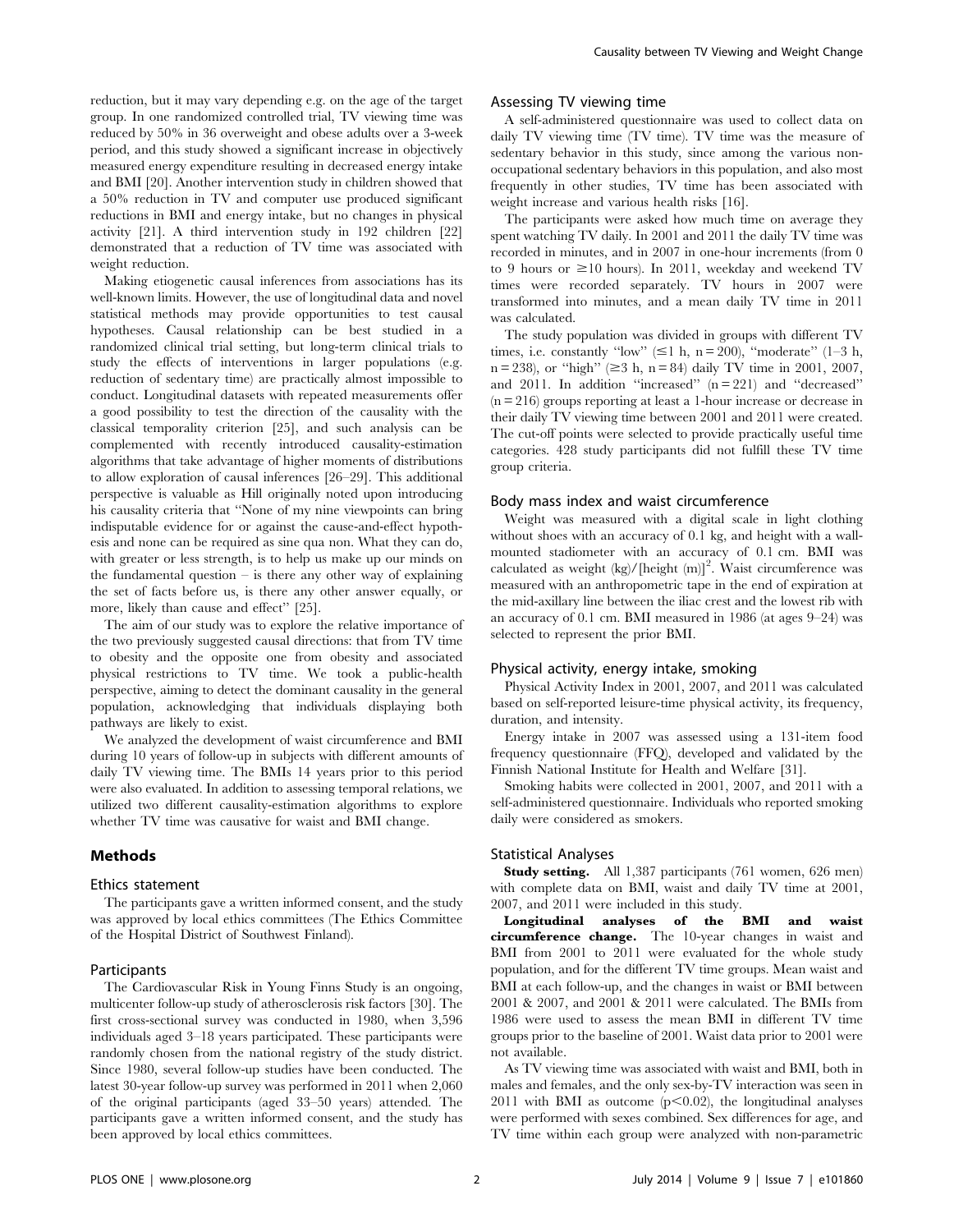Wilcoxon 2-sample test. The associations of TV time with waist and BMI at each time point in each group were studied with linear regression. Waist and BMI differences in TV time groups were studied with linear regression, multiple comparison corrected (Tukey-Kramer) test. In addition, the risk ratios (RRs) for obesity defined by BMI $>30$  were calculated using generalized linear modelling. All these analyses were adjusted by sex, age, mean Physical Activity Index and smoking in 2001, 2007 and 2011, and energy intake in 2007. The statistical analyses for longitudinal change in waist and BMI were done with the SAS version 9.2, and statistical significance was inferred at a 2-tailed probability value  $< 0.05.$ 

Exploring causality. Bradford Hill provided in his classic paper on causation a list of additional aspects that one should especially consider for an observed association before deciding on the most likely interpretation of its causation [25]. One of these criteria is temporality. Hill's example is analogous to our question whether abundant TV watching leads to obesity in the long run or obesity to spending a lot of time in front of TV. We define temporality by achieved level of variable A predicting future change of variable B. When this relationship is found for achieved levels of A only, and not clearly for achieved levels of B predicting future change of A, temporality criterion speaks for the causal antecedence of A. In addition to the temporality criterion, we define another, more recent criterion for causality, and use it for incremental validity, as Hill noted that ''None of my nine viewpoints can bring indisputable evidence for or against the cause-and-effect hypothesis and non can be required as sine qua non. What they can do, with greater or less strength, is to help us make up our minds on the fundamental question  $-$  is there any other way of explaining the set of facts before us, is there any other answer equally, or more likely than cause and effect''.

We studied whether TV time was causative for waist and/or BMI change utilizing two different methods. First, we evaluated whether the baseline value of the antecedent variable was more strongly associated with subsequent progression of the descendent variable, or vice versa, according to classical temporality criterion [25]. Secondly, we applied the recently introduced distributionbased pairwise causality estimates, where the direction of causality can be determined even from cross-sectional data. The pairwise causality estimation, as applied here, starts from the assumptions that (a) either obesity,  $x_0$ , causes TV time or TV time,  $x_t$ , causes obesity, (b) the causal association is linear, (c) independent residual terms are non-Gaussian (distributed according to some other than the Normal distribution), and (d) there are no (strongly/fully) confounding variables. This is a Linear, Non-Gaussian, Acyclic Model {LiNGAM [26]}. Mathematically it means that for centered (zero-mean) variables either

$$
\begin{cases}\nx_o = e_o \\
x_t = bx_o + e_t\n\end{cases}
$$
\n(1)

$$
\begin{cases} x_o = bx_t + e_o \\ x_t = e_t \end{cases} \tag{2}
$$

holds, where  $e_0$  and/or  $e_t$  is a non-Gaussian variable, and b is a constant, non-zero regression coefficient. The aim of the causality algorithms is to estimate which one holds, the system of equations 1 or the system of equations 2. In these two alternative systems of equations, either obesity or TV time is an exogenous variable: an

exogenous variable is not predicted by other variables in the system, and can be considered as an input to a system of variables. The estimated exogenous variable is causal, because the other variable is its function, and it is not a function of the other variable. In other words, manipulations of an exogenous variable lead to changes in the other (endogenous) variable, but manipulations of an endogenous variable do not affect the exogenous variable.

With non-Gaussian variables and the LiNGAM model, one may determine causality by estimating which one is the exogenous variable,  $x_0$  or  $x_t$ , by estimating which one is less dependent on its residuals [27]. In the DirectLiNGAM-algorithm [27], this dependency is evaluated using a nonparametric, kernel-based estimator [32] of the mutual information between two variables [33]. In addition, other pairwise measures can be constructed [29]. Despite the measure, this general strategy does not work for Normal distributions, because they are fully described by their means and covariances, and covariance between a regression residual and corresponding independent variable is always zero by definition. For Gaussian variables then also statistical dependency and mutual information is zero, whereas non-Gaussian variables contain additional information (skewness, kurtosis, etc.) to be used. Two different pairwise measures of causality, DirectLiNGAMbased and entropy-based [27,29], were applied here. For each statistic, a positive value signifies causal antecedence of the first argument/variable, and a negative value indicates the opposite condition.

If one denotes by  $M(x_0, x_1)$  the mutual information between  $x_0$ and ordinary least squares regression-residual of  $x_t$  (estimating  $e_t$  in Eq. 1), and by  $M(x_t,x_0)$  the mutual information between the opposite configuration, then under the LiNGAM assumptions the inequality  $M(x_0, x_t) \le M(x_t, x_0)$  implies that  $x_0$  is the causal antecedent and vice versa [27]. Therefore, one can use the quantity

$$
T(x_o,x_t)=\,M(x_t,x_o)-\,M(x_o,x_t)
$$

as a causality statistic, the positive values of which indicate that  $x_0$ causes  $x_t$ , whereas the negative values indicate the opposite. When applying the exact same kernel-based pairwise quantity  $M(\cdot, \cdot)$  that the DirectLiNGAM-algorithm uses [27], we refer to this statistic T as the kernel-based statistic  $T_{\text{kernel}}$ . As an additional sensitivity analysis, we provide results from Hyvärinen's and Smith's [29] entropy-based approximation of  $M(\cdot,\cdot)$ , referring to ensuing statistic as Tentropy. More restricted deviations from Gaussianity could also be used for the causality estimation in special cases. Particularly conceptually illuminating is the case of skewed variables.

Although use of skewness-based statistic is not recommended for general cases, we describe it following Hyvärinen and Smith [29] to give the reader a concrete intuition on why information in third moments can allow causal inference in LiNGAM. Let variables  $x_0$ and  $x_t$  be standardized (mean zero, variance one) variables with positive skewness, E the expectation operator, and  $r(x_0, x_t)$  the correlation between  $x_0$  and  $x_t$ . Then the desired skewness-based statistics is

$$
T_{skew}(x_o,x_t) = r(x_o,x_t) E[x_o^2 x_t - x_o^2 x_t].
$$

The sign-requirement is not a limitation, as if a variable x\* has a negative skewness, then the statistics can nonetheless be applied to  $x = \text{sign}(skew(x^*))x^*$ ; that is, a skewed variable multiplied by the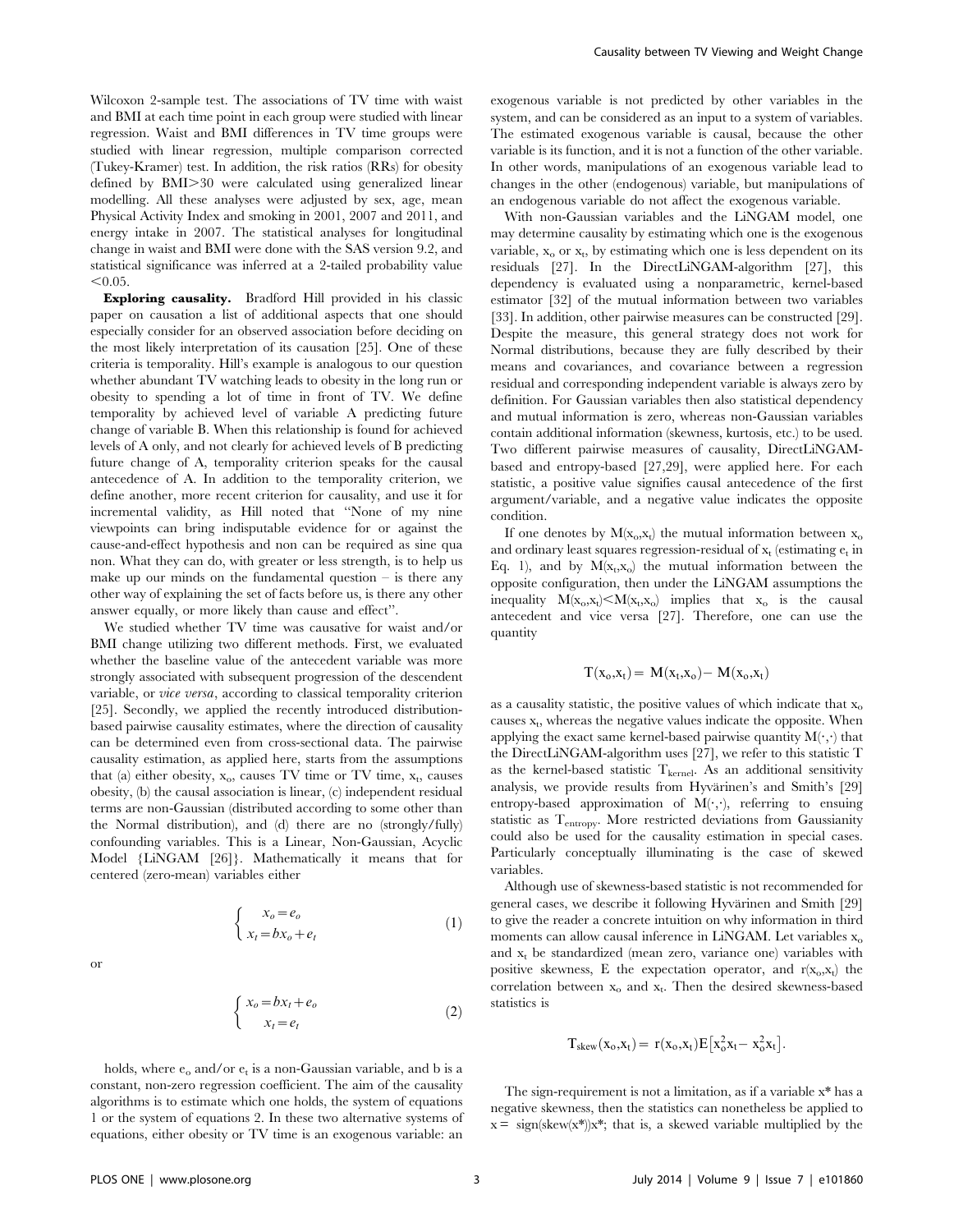sign of its skewness always has a positive skew. The statistic can be understood as follows:

If x and y are standardized variables with positive skewnesses and  $y = rx + e$  holds, we have  $T_{skew}(x, y) = r(E[x^3r + e] - E[x(rx + e)]$ e)(rx+e)]). Using standard calculus for expectations, independence of x from error e, and the fact that  $E[x^3] = \text{skew}(x)$  for a standardized variable x, one easily obtains that  $T_{skew}(x,y)$  = skew(x)( $r^2-r^3$ ). As skew(x) >0, and  $|r|<1$ , it follows that  $T_{\text{skew}}(x,y)$  > 0. But when  $x = ry + e$  holds, similar calculations yield  $T_{\text{skew}}(x,y) = \text{skew}(y)(r^3 - r^2) < 0.$  Hence, if x is cause under the linear model, this is detected by the positive values of the statistic  $T_{\text{skew}}(x,y)$ , and the causality from y to x is detected by the negative values. This proves that causality can sometimes be inferred from cross-sectional observations, under specific constraints. Derivations of the general measures rely on more complex informationtheoretic arguments, but the basic idea is similar.

Despite rather strict assumption in principle, we have previously shown by simulation that, in practice, partial confounding is welltolerated by the Kernel-based algorithm [28]. The ability to detect the causal antecedent decreased smoothly as a function of the degree of confounding until both variables were fully caused by a third variable and had no direct causal link, when the algorithm was indecisive (i.e., both variables were causal in  $\sim 50\%$  of bootstrap replications). The methods are not sensitive to measurement errors either. The 95% bootstrap-percentile confidence intervals for causality statistics were derived from 2000 bootstrap resamples [34]. Missing-data imputation methods are not available for pairwise causality statistics, and therefore bootstrap resamples were drawn from full data and pairwise non-complete observations dropped per individual resample and comparison.

The assumptions of non-Gaussian distribution for the pairwise causality estimates were tested using standard Kolmogorov-Smirnov tests for deviations from normality; these were significant for all studied variables (each  $p<.001$ ), as required. To provide further qualitative information on the deviations from Gaussian distribution, D'Agostino's tests for skewness and Anscombe-Glynn test for kurtosis are reported along other basic statistics (Table 1). Next, standard linear regression models were estimated, and the independence between residuals and the independent variable was evaluated using the non-parametric Hoeffding's test. Figure 1 shows the linear-model fits when predicting waist with TV time. A clear linear effect was observed (e.g. adjusted  $R^2 = 0.015$  in 2001 follow-up), as well as a small quadratic effect  $(P = 0.011$ , adjusted  $AR^2$  = 0.002, in 2001). The non-parametric Hoeffding's test did not reject the assumption of independence between TV time and linear-regression residual of waist circumference required for causality estimation ( $P = 0.225$  in 2001;  $P = 0.073$  in 2007; and  $P = 0.439$  in 2011). Hence, the required assumptions for pairwise causality estimation for waist and TV time were adequately fulfilled. Similar results were obtained for BMI (not shown).

The statistical causality analyses were performed using Matlabsoftware version R2012a 7.14.0 with the previously provided additional codes [28,29], and their assumptions tested with Rsoftware version 2.15.2 [35], with ''Harrell miscellaneous'' (cran. r-project.org/web/packages/Hmisc/), and ''moments'' packages (cran.r-project.org/web/packages/moments/).

The 959 participants distributed to five separate TV time groups for the purpose of the longitudinal BMI/waist change analyses left a statistical power of 0.956 for rejecting null hypothesis of no difference given that a small effect ( $f \approx 2 = 0.02$ ) actually exists and significance level of 0.05 is used. Medium and large group differences can be detected with certainty (power  $= 1$ ). Regarding the causality methods, we have performed our previous

simulations in approximately similarly sized random samples, showing a reasonable power [28]. Herein, we give an example of power calculation for the present context in the Text S1.

All relevant codes for conducting the cross-sectional pairwise causality estimation and related bootstrap estimates of uncertainty have previously been made available [27–29], and the other data used herein is available for re-examination from the corresponding author upon request.

# Results

# Characteristics

The mean ages and TV times for males and females in different TV time groups were similar  $(p>0.05,$  Table 2).

The distribution of BMI measured in 1986 was similar between the groups with constantly low, moderate or high TV time (Table 3). The group that increased TV time between 2001 and 2011 had 9% higher BMI in 1986 than the group that decreased TV time during the same time period. In 2001, the constantly high TV time group had a 5% larger waist, and 7% higher BMI than the constantly low TV time group. BMI measured in 2001 was 5% higher in the constantly moderate TV time group compared to the constantly low TV time group  $(P<0.05$  in all, Table 3).

Most of the TV time change  $(\geq 1$  hour) in the increase and decrease groups occurred on a moderate TV time level (1–3 h/ day; Table 2). The mean TV time in the group that increased TV time was 72 min/day in 2001 and 172 min/day in 2011 (an increase of 139%). The mean TV time in the group that decreased TV time was 176 min/day in 2001 and 74 min/day in 2011 (a decrease of 58%).

#### Longitudinal change in waist circumference and BMI

Overall, in comparison to the constantly low TV time group, the waist and BMI increased more in the constantly moderate and constantly high TV time groups, but also in those that increased their TV time with 1 h/day during the 10-year period  $(p<0.05$  in all, Table 3, Fig 2–3). At the same time when compared to the group with constantly high TV time, waist and BMI increased less in the group that decreased their TV time  $(p<0.05)$ . Increase in waist and BMI during the 10-year period was approximately 2 fold in the group with constantly high TV time compared to the increase seen in the group with constantly low TV time (Table 3). Adjustments for sex, age, baseline BMI/WC, physical activity, energy intake and smoking did not change the results. In addition, the risk ratios for obesity calculated in different TV time groups using generalized linear modelling showed an increased risk with increased TV viewing time (Table S1).

# Causality explorations

TV time correlated positively both with waist and BMI in 2001, 2007, and 2011 (Pearson's  $r \ge 0.078$  in all; Table 4). Furthermore, TV time in 2001 predicted subsequent increase of both BMI and waist, but neither BMI nor waist at baseline predicted changes in TV time. Also the kernel-based measure of causality indicated that TV time was causally antecedent for BMI and waist increase, although the measure did not reach statistical significance in all pairwise comparisons (Table 4). No suggestion of a reverse causal relationship was seen in the pairwise analyses.

### **Discussion**

In this population-based longitudinal study in young and middle-aged adults, constantly high TV time during 10-year period was associated with larger increases in waist and BMI. The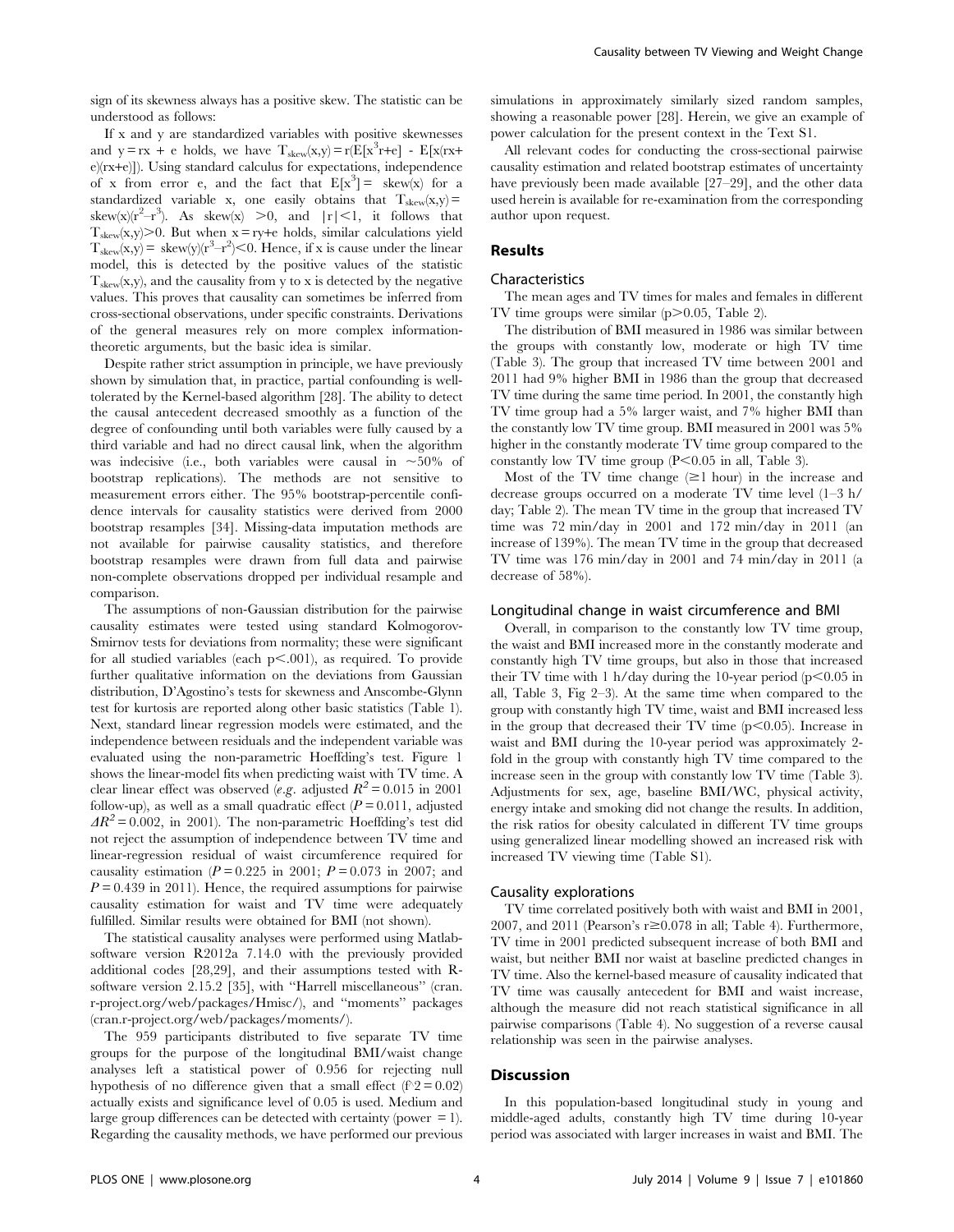

Figure 1. Linear Regression Models with a quadratic term (dashed line) and without it (solid line). Residual plots are for the model with only the linear term included. Jitter, that is a uniform random variable on the interval [20.3, 0.3], was added to x-axis for enhanced discernibility, but did not enter to model estimation. doi:10.1371/journal.pone.0101860.g001

increases were on average 2-fold in the group with constantly high TV time when compared to the group with constantly low TV time. Both the classical temporality criterion and novel pairwise causal-discovery algorithm suggested that TV time is causally antecedent to BMI and waist increase. We found no evidence for reverse or bidirectional causality suggested in some previous studies [14,15]. These data add to the increasing body of evidence on the health risks related to sedentary lifestyle.

The mechanism behind the obesogenic effect of TV viewing is still unclear, but according to our previous cross-sectional (16) and other interventional studies [21,22] it may be partially mediated by other clustered, unhealthy behaviors, e.g. diet, and other risks

|  |  | <b>Table 1.</b> Basic Characteristics for temporal sequence analyses. |  |  |  |  |  |
|--|--|-----------------------------------------------------------------------|--|--|--|--|--|
|--|--|-----------------------------------------------------------------------|--|--|--|--|--|

| Variable (unit) | Mean | SD   | <b>Skewness</b> | Kurtosis | n    |
|-----------------|------|------|-----------------|----------|------|
| Waist (cm)      |      |      |                 |          |      |
| In 2001         | 84.1 | 12.3 | 0.74            | 3.59     | 2253 |
| In 2007         | 88.6 | 13.5 | 0.71            | 3.78     | 2181 |
| In 2011         | 91.9 | 14.2 | 0.72            | 3.98     | 2051 |
| BMI $(kg/m2)$   |      |      |                 |          |      |
| In 2001         | 25.1 | 4.4  | 1.15            | 5.30     | 2276 |
| In 2007         | 26.0 | 4.8  | 1.27            | 6.29     | 2170 |
| In 2011         | 26.5 | 5.1  | 1.26            | 5.87     | 2049 |
| TV time (h/day) |      |      |                 |          |      |
| In 2001         | 1.9  | 1.2  | 1.05            | 6.01     | 2594 |
| In 2007         | 1.8  | 1.1  | 1.40            | 8.47     | 2224 |
| In 2011         | 1.9  | 1.2  | 2.02            | 15.45    | 1970 |

All skewnesses and kurtoses are statistically significantly different from those of the Normal distribution (skewness = 0, kurtosis = 3), at the 0.001 significance level, and therefore non-Gaussian as required by the pairwise causality estimates.

Waist = Waist circumference.

BMI = Body mass index.

SD = Standard deviation.

 $n =$  All available observations for the variable in question.

doi:10.1371/journal.pone.0101860.t001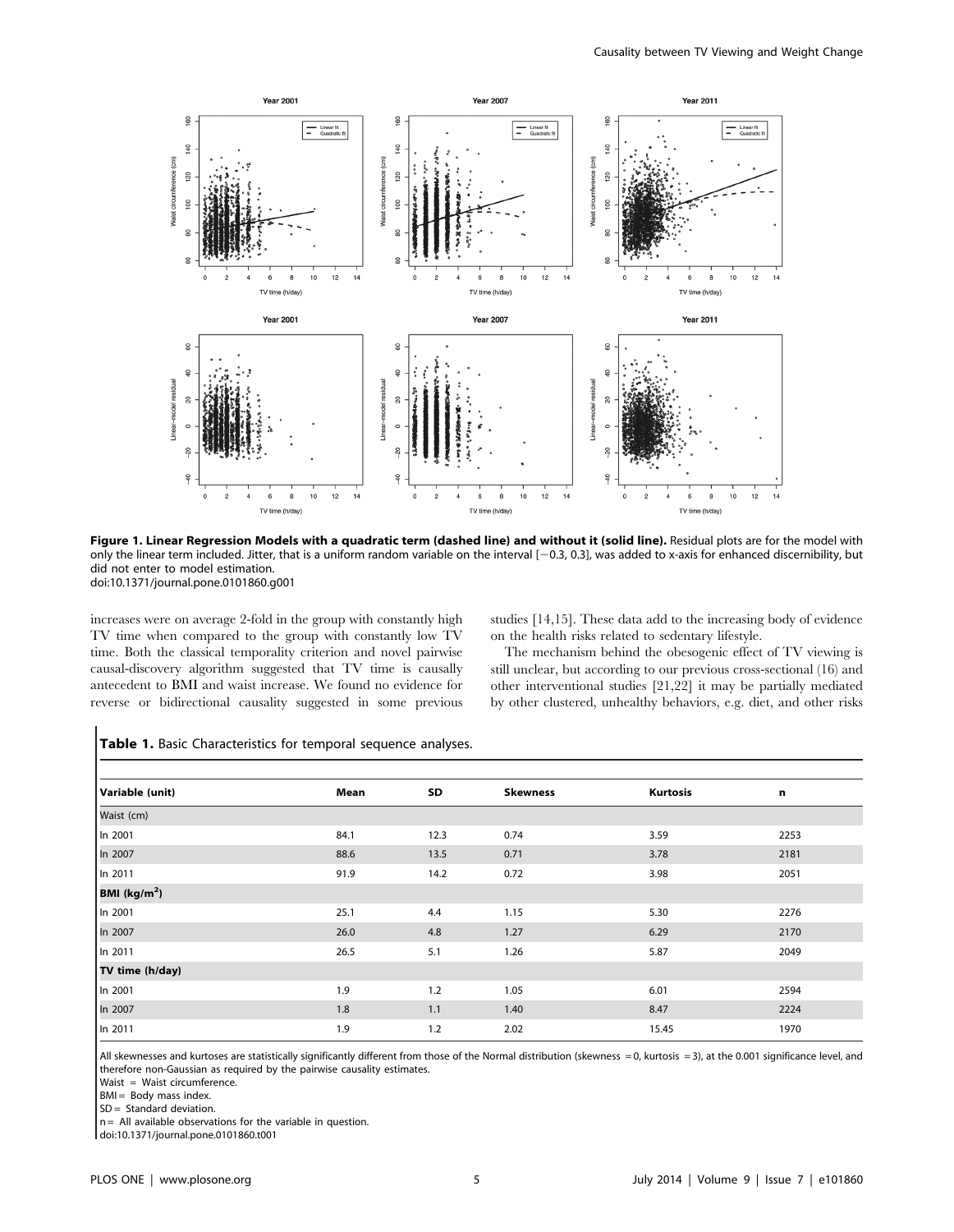|                                                                                                                                   | SEXES COMBINED  |       |                  | FEMALES         |       |                | <b>MALES</b>     |       |         | Sex difference   |
|-----------------------------------------------------------------------------------------------------------------------------------|-----------------|-------|------------------|-----------------|-------|----------------|------------------|-------|---------|------------------|
| ALL                                                                                                                               | $\blacksquare$  |       | G                | $\blacksquare$  |       | 9              | $\blacksquare$   |       | g       | p-value          |
| Age in 2011 (y)                                                                                                                   | 1387            | 42.2  | 5.0              | 761             | 42.2  | 5.0            | 626              | 42.1  | 5.0     | 0.84             |
| TV time (min/day)                                                                                                                 |                 |       |                  |                 |       |                |                  |       |         |                  |
| In 2001                                                                                                                           | 1387            | 109.0 | 66.1             | 761             | 103.2 | 63.2           | 626              | 116.2 | 68.9    | 0.0002           |
| In 2007                                                                                                                           | 1387            | 105.2 | 63.6             | 761             | 102.7 | 63.6           | 626              | 108.4 | 63.5    | 0.069            |
| In 2011                                                                                                                           | 1387            | 111.1 | 68.6             | 761             | 106.1 | 63.2           | 626              | 117.2 | 74.3    | 0.011            |
| CONSTANTLY LOW TV TIME (≤1 h/day in 2001, 2007 and 2011)                                                                          |                 |       |                  |                 |       |                |                  |       |         |                  |
| Age in 2011 (y)                                                                                                                   | 200             | 42.1  | 4.8              | 115             | 41.7  | 4.8            | 85               | 42.7  | 4.9     | 0.14             |
| TV time (min/day)                                                                                                                 |                 |       |                  |                 |       |                |                  |       |         |                  |
| In 2001                                                                                                                           | 200             | 34.4  | 24.0             | <b>115</b>      | 34.0  | 23.0           | 85               | 34.9  | 25.4    | 0.70             |
| In 2007                                                                                                                           | 200             | 36.6  | 29.3             | 115             | 36.0  | 29.5           | 85               | 37.4  | 29.2    | 0.74             |
| In 2011                                                                                                                           | 200             | 31.8  | 22.9             | <b>115</b>      | 31.4  | 22.9           | 85               | 32.4  | 23.1    | 0.70             |
| CONSTANTLY MODERATE TV TIME (1-3 h/day in 2001, 2007 and 2011)                                                                    |                 |       |                  |                 |       |                |                  |       |         |                  |
| Age in 2011 (y)                                                                                                                   | 238             | 42.5  | 5.0              | 138             | 42.4  | $\overline{5}$ | $\overline{100}$ | 42.6  | 5.0     | 0.87             |
| TV time (min/day)                                                                                                                 |                 |       |                  |                 |       |                |                  |       |         |                  |
| In 2001                                                                                                                           | 238             | 115.5 | 15.9             | 138             | 114.8 | 17.4           | $\overline{100}$ | 116.4 | 13.7    | 0.36             |
| In 2007                                                                                                                           | 238             | 120.0 | $\circ$          | 138             | 120.0 | $\circ$        | 100              | 120.0 | $\circ$ | $\overline{1.0}$ |
| In 2011                                                                                                                           | 238             | 119.9 | 27.0             | 138             | 121.9 | 27.4           | 100              | 117.1 | 26.3    | 0.22             |
| CONSTANTLY HIGH TV TIME (≥3 h/day in 2001, 2007 and 2011)                                                                         |                 |       |                  |                 |       |                |                  |       |         |                  |
| Age in 2011 (y)                                                                                                                   | $\mathfrak{A}$  | 42.0  | $\overline{5}$ . | 36              | 41.3  | 5.2            | $48$             | 42.6  | 5.0     | 0.28             |
| TV time (min/day)                                                                                                                 |                 |       |                  |                 |       |                |                  |       |         |                  |
| In 2001                                                                                                                           | $\mathbbmss{3}$ | 216.4 | 57.8             | 36              | 218.3 | 39.7           | $48$             | 215.0 | 68.7    | 0.19             |
| In 2007                                                                                                                           | $\mathfrak{A}$  | 221.4 | 72.7             | 36              | 231.7 | 92.0           | $48$             | 213.8 | 53.8    | 0.60             |
| In 2011                                                                                                                           | $\mathfrak{A}$  | 228.2 | 55.5             | 36              | 225.8 | 50.2           | $48$             | 229.9 | 59.7    | 0.8              |
| INCREASED TV TIME (increased with $\geq$ 1 h/day between 2001 and 2011)                                                           |                 |       |                  |                 |       |                |                  |       |         |                  |
| Age in 2011 (y)                                                                                                                   | 221             | 43.7  | 4.9              | $\overline{11}$ | 44.0  | 4.9            | $\frac{1}{10}$   | 43.3  | 4.9     | 0.25             |
| TV time (min/day)                                                                                                                 |                 |       |                  |                 |       |                |                  |       |         |                  |
| In 2001                                                                                                                           | 221             | 72.5  | 43.3             | $\overline{11}$ | 68.1  | 42.8           | 110              | 76.9  | 43.4    | 0.21             |
| In 2007                                                                                                                           | 221             | 110.5 | 55.4             | $\overline{11}$ | 108.6 | 61.9           | 110              | 112.4 | 48.2    | 0.63             |
| In 2011                                                                                                                           | 221             | 171.6 | 74.6             | $\overline{11}$ | 164.4 | 61.1           | 110              | 178.8 | 85.8    | 0.34             |
| DECREASED TV TIME (decreased with ≥1 h/day between 2001 and 2011)                                                                 |                 |       |                  |                 |       |                |                  |       |         |                  |
| Age in 2011 (y)                                                                                                                   | 216             | 40.2  | 4.6              | 107             | 40.1  | 4.5            | 109              | 40.3  | 4.6     | 0.67             |
| TV time (min/day)                                                                                                                 |                 |       |                  |                 |       |                |                  |       |         |                  |
| In 2001                                                                                                                           | 216             | 176.4 | 62.6             | 107             | 172.4 | 64.8           | 109              | 180.4 | 60.5    | 0.25             |
| In 2007                                                                                                                           | 216             | 112.8 | 62.2             | 107             | 111.0 | 54.5           | 109              | 114.5 | 69.1    | 0.94             |
| In 2011                                                                                                                           | 216             | 74.1  | 48.3             | 107             | 70.6  | 51.8           | 109              | 77.5  | 44.5    | 0.16             |
| SD = Standard deviation.<br>n = All available observations for the variable in question.<br>doi:10.1371/journal.pone.0101860.t002 |                 |       |                  |                 |       |                |                  |       |         |                  |
|                                                                                                                                   |                 |       |                  |                 |       |                |                  |       |         |                  |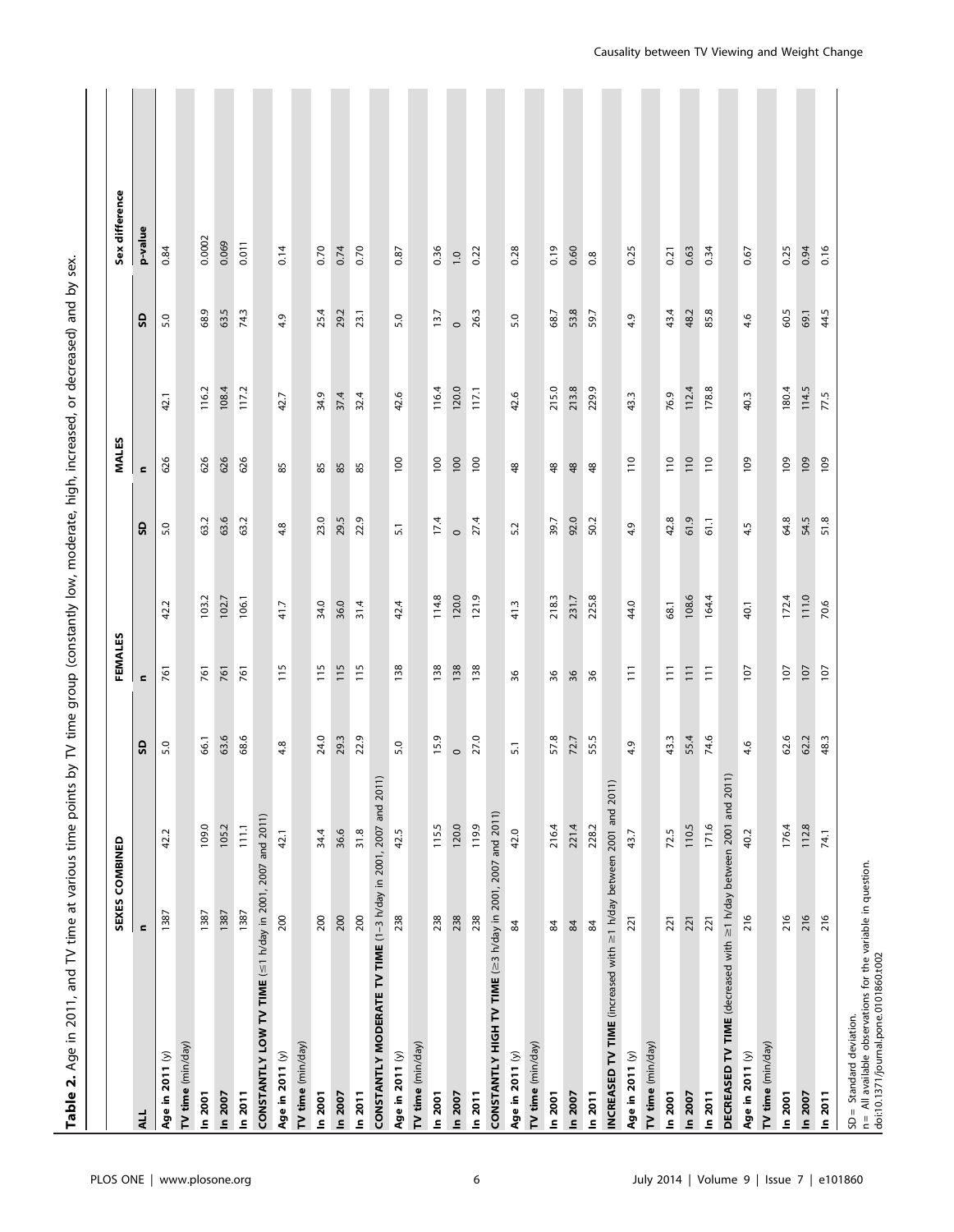| Kramer corrected pairwise TV group comparisons.                                                                                                                                                                                                                         |                          |             |                          |            |                          |                  |                           |                          |                           |
|-------------------------------------------------------------------------------------------------------------------------------------------------------------------------------------------------------------------------------------------------------------------------|--------------------------|-------------|--------------------------|------------|--------------------------|------------------|---------------------------|--------------------------|---------------------------|
| TV time between 2001<br>and 2011 (n)                                                                                                                                                                                                                                    | 1986                     | <b>2001</b> |                          | 2011       |                          |                  | Change from 2001 to 2007* |                          | Change from 2001 to 2011* |
|                                                                                                                                                                                                                                                                         | BMI (kg/m <sup>2</sup> ) | Waist (cm)  | BMI (kg/m <sup>2</sup> ) | Waist (cm) | BMI (kg/m <sup>2</sup> ) | Waist (cm)       | BMI (kg/m <sup>2</sup> )  | Waist (cm)               | BMI (kg/m <sup>2</sup> )  |
| Constantly low (200)                                                                                                                                                                                                                                                    | 20.2                     | 82.7        | 24.3                     | 89.4       | 25.9                     | 3.0              | $\overline{0}$            | 5.0                      | $0.\overline{8}$          |
| Constantly moderate (238)                                                                                                                                                                                                                                               | 20.4                     | 85.4        | $25.4$ <sup>1</sup>      | $92.5^1$   | 26.7 <sup>1</sup>        | 5.5 <sup>1</sup> | יֿבו                      | 8.4 <sup>1</sup>         | $\overline{1}$            |
| Constantly high (84)                                                                                                                                                                                                                                                    | 20.6                     | 86.9        | 26.0                     | 94.9       | 27.5 <sup>1</sup>        | 6.7              | -1.7                      | 10.9 <sup>1</sup>        | 2.5 <sup>1</sup>          |
| Increased (221)                                                                                                                                                                                                                                                         | 21.2                     | 85.0        | 25.2                     | $92.7^{1}$ | 26.9 <sup>1</sup>        | 5.0 <sup>1</sup> | 12 <sup>1</sup>           | 8.3 <sup>1</sup>         | 1.8 <sup>1</sup>          |
| Decreased (216)                                                                                                                                                                                                                                                         | $19.4^{2.4}$             | 84.0        | 25.0                     | 91.713     | $26.4^{3}$               | 4.8              | $0.9^3$                   | $7.4^{3}$ <sup>1,3</sup> | 13 <sup>3</sup>           |
| AII (1387)                                                                                                                                                                                                                                                              | 20.3                     | 83.9        | 24.9                     | 91.6       | 26.5                     | 4.6              | $\frac{1}{2}$             | 7.7                      | $\frac{6}{1}$             |
| Constantly moderate = TV time $>1$ h, but <3 h/day in 2001, 2007 and 2011<br>Constantly low = TV time $\leq$ 1 h/day in 2001, 2007 and 2011.<br>$n =$ All available observations for the variable in question.<br>Waist = Waist circumference.<br>BMI= Body mass index. |                          |             |                          |            |                          |                  |                           |                          |                           |

Table 3. Mean waist circumference and BMI in 1986, 2001 and 2011, and change in waist/BMI between 2001 & 2007, and 2001 & 2011 in different TV time groups, with Tukey-Table 3. Mean waist circumference and BMI in 1986, 2001 and 2011, and change in waist/BMI between 2001 & 2007, and 2001 & 2011 in different TV time groups, with Tukey-

Constantly high = TV time  $\geq$ 3 h/day in 2001, 2007 and 2011.

Increased  $= TV$  time increased with  $\geq$ 1 h/day between 2001 and 2011.

Constantly high = TV time  $\geq 3$  h/day in 2001, 2007 and 2011.<br>Increased = TV time increased with  $\geq 1$  h/day between 2001 and 2011.<br>Decreased = TV time decreased with  $\geq 1$  h/day between 2001 and 2011.<br> $* =$  adjusted Decreased  $= TV$  time decreased with  $\geq$ 1 h/day between 2001 and 2011.

\* = adjusted by sex, age, physical activity, energy intake, smoking, and Waist or BMI in 2001.

 $< 0.05$ ). = statistically significant difference with Low group (p Tukey-Kramer adjusted pairwise comparisons: Tukey-Kramer adjusted pairwise comparisons:

 $\sim$  = statistically significant difference with Moderate group (p  $< 0.05$ ).

 $^{\circ}$  = statistically significant difference with High group (p  $< 0.05$ ).

4 $4$  = statistically significant difference with Increase group (p  $< 0.05$ ). doi:10.1371/journal.pone.0101860.t003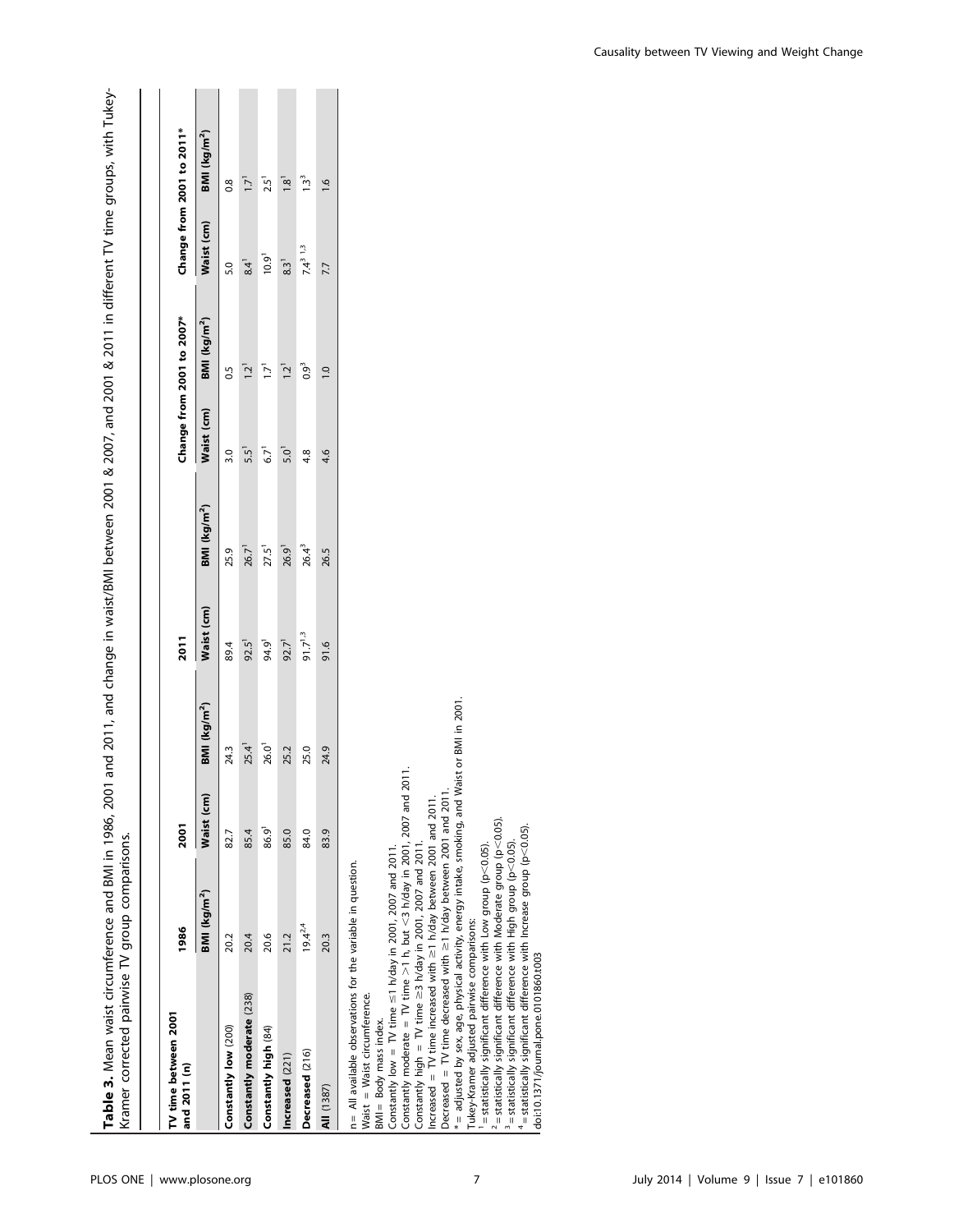

Figure 2. Waist circumference change during 10 years of follow-up depending on daily TV time, and its stability or change. doi:10.1371/journal.pone.0101860.g002



Figure 3. BMI change during 10 years of follow-up depending on daily TV time, and its stability or change. In addition, the BMI from 1986 (14 years prior) is shown. doi:10.1371/journal.pone.0101860.g003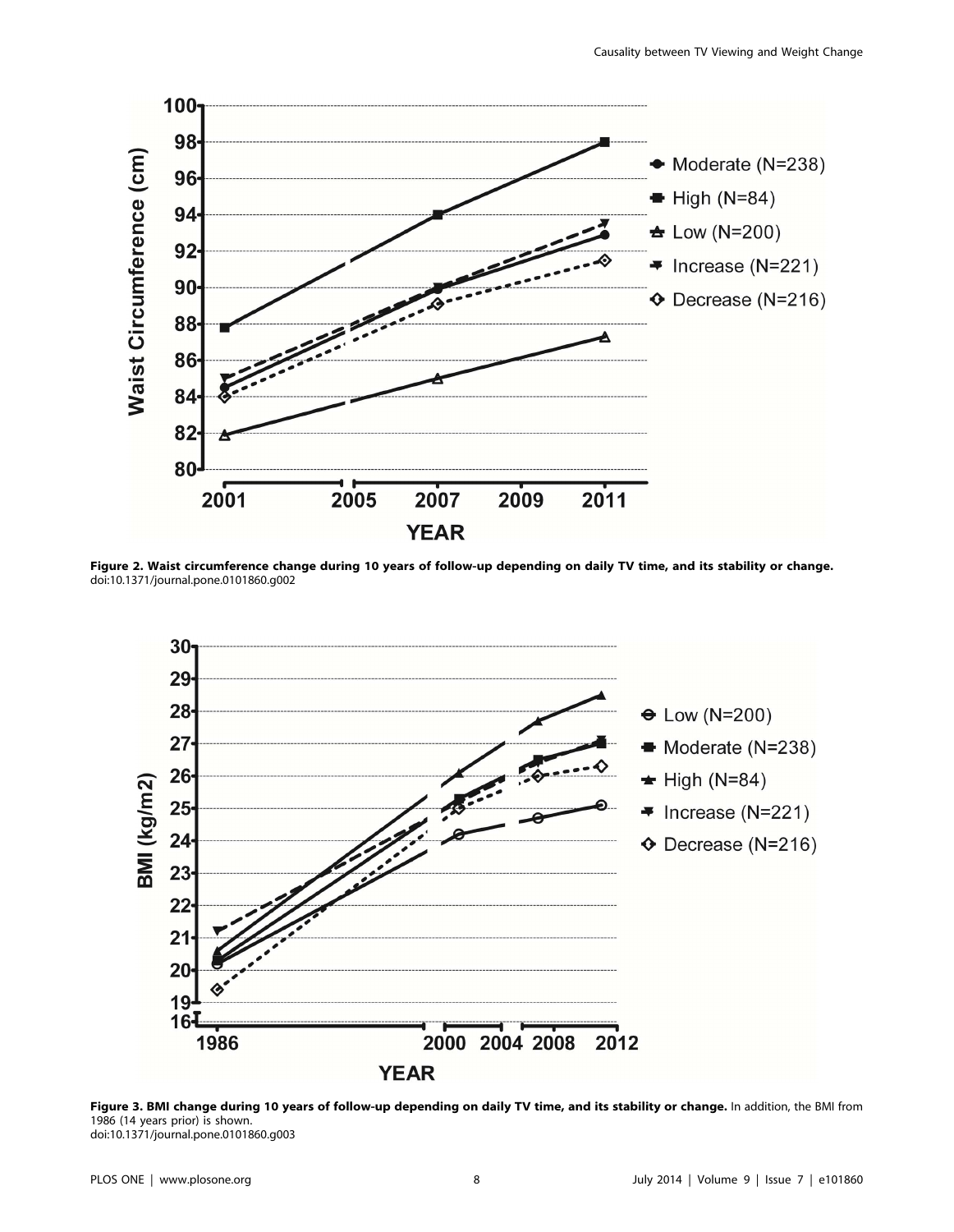Table 4. Correlations and Pairwise Causality Statistics between the Study Variables.

|                   | Comparison                       | r (95% Cl)              | $T_{\rm kernel}$ (95% CI)    | T <sub>entropy</sub> (95% CI) |
|-------------------|----------------------------------|-------------------------|------------------------------|-------------------------------|
| l Cross-sectional | TV-time vs. Waist, 2001          | $0.126$ (0.085, 0.167)  | 0.015(0.000, 0.032)          | $0.001$ (-0.006, 0.007)       |
|                   | TV-time vs. Waist, 2007          | 0.187(0.146, 0.227)     | 0.175(0.097, 0.276)          | $-0.011$ ( $-0.027$ , 0.001)  |
|                   | TV-time vs. Waist, 2011          | 0.203(0.160, 0.245)     | $0.011 (-0.009, 0.037)$      | $-0.014$ (-0.052, 0.022)      |
|                   | TV-time vs. BMI, 2001            | 0.116(0.075, 0.156)     | $0.014 (-0.006, 0.030)$      | $-0.001$ ( $-0.008$ , 0.006)  |
|                   | TV-time vs. BMI, 2007            | 0.185(0.144, 0.225)     | 0.164(0.091, 0.260)          | $-0.012$ (-0.029, 0.003)      |
|                   | TV-time vs. BMI, 2011            | 0.170(0.127, 0.213)     | $0.005$ (-0.018, 0.031)      | $-0.020$ ( $-0.0512$ , 0.005) |
|                   |                                  |                         |                              |                               |
| Longitudinal      | TV-time vs. $\Delta_{6v}$ Waist  | $0.101$ (0.055, 0.148)  | 0.018(0.004, 0.039)          | $-0.001$ ( $-0.007$ , 0.006)  |
|                   | Waist vs. $\Delta_{6v}$ TV-time  | $0.011 (-0.035, 0.057)$ | $-0.001$ ( $-0.014$ , 0.001) | $0.000 (-0.002, 0.002)$       |
|                   | TV-time vs. $\Delta_{10v}$ Waist | 0.110(0.062, 0.157)     | $0.023$ (0.008, 0.043)       | $0.000 (-0.005, 0.008)$       |
|                   | Waist vs. $\Delta_{10v}$ TV-time | $0.030 (-0.019, 0.078)$ | $-0.001$ ( $-0.011$ , 0.001) | $-0.002$ (-0.017, 0.002)      |
|                   | TV-time vs. $\Delta_{6v}$ BMI    | $0.078$ (0.032, 0.124)  | $0.012$ (0.001, 0.030)       | $0.000 (-0.007, 0.007)$       |
|                   | BMI vs. $\Delta_{6v}$ TV-time    | $0.020 (-0.026, 0.066)$ | $-0.001$ ( $-0.017$ , 0.001) | $0.000 (-0.002, 0.003)$       |
|                   | TV-time vs. $\Delta_{10x}$ BMI   | 0.085(0.038, 0.133)     | $0.014$ (0.001, 0.035)       | $0.001$ (-0.005, 0.009)       |
|                   | BMI vs. $\Delta_{10v}$ TV-time   | $0.018 (-0.031, 0.066)$ | $0.000 (-0.006, 0.002)$      | $0.000 (-0.011, 0.003)$       |

Positive value of  $T_{\text{kemel}}$  or  $T_{\text{entropy}}$  suggests that the first-mentioned variable in comparison is causal antecedent of the secondly mentioned, whereas a negative value implies the opposite. Parentheses give 95% bootstrap-percentile confidence intervals of estimates, except for ordinary correlation for which standard asymptotic theory was used. Statistically significant comparisons are highlighted with bold font.

 $\Delta_{6v}$  = change over six years (from 2001 to 2007).

 $\Delta_{10y}$  = change over ten years (from 2001 to 2011).

Waist = Waist circumference.

 $r =$  Correlation coefficient.

 $T_{\text{kernel}}$  = DirectLiNGAM- and Kernel-based measure of pairwise causality.

 $T_{entropy}$  = Approximate-entropy and asymptotic-likelihood –based measure of pairwise causality.

doi:10.1371/journal.pone.0101860.t004

for obesity. Prolonged TV viewing may also displace physical activity [11], as seen when TV time is experimentally reduced [20]. There is evidence on the harmful effect of prolonged sitting on skeletal muscle gene expression [36], but the health risks associated with sedentary behavior may also be mediated by increase in weight. Prolonged and abundant sitting may cause increased cardio-metabolic disease risk also through other, still unknown, direct mechanisms.

A limitation of this study is that TV time, physical activity and diet were collected using questionnaires, and that the measures changed slightly between follow-ups. When compared to the national TV viewing time statistics in Finland [37], the daily TV times reported in this study were below the mean national level, indicating that the reported time may more likely be an underestimate. In general, data collected with questionnaires may be associated with recall bias of e.g. physical activity/ inactivity, diet, etc, and they may at times result in (un)intentional over- or underestimation of the collected data, but they are most probably accurate enough in distinguishing the magnitudes and trends in a larger population. TV viewing time used in our study as a measure of sedentary behavior is a more concrete and simple measure that may be recalled more accurately than e.g. overall sedentary time, and is therefore most probably adequately reliable even if self-reported.

On the other hand, current objective measures cannot well distinguish TV viewing from other inactivity. Neither do they easily distinguish sedentary time from low intensity physical activity - especially, if HR monitors and their data are used like they did in the Ekelund study [15]. Mixing low intensity physical activity with sedentary time would easily dilute the results of any sedentary time analysis. Current objective measurements are also incapable of distinguishing various forms of sedentary behaviors supporting the use of some kind of questionnaires. One must also remember that monitoring devices may turn to be less objective than expected, since they may modify one's behavior, however closely their use and behavior during the use is guided.

A change in TV time in this study was reflected in waist and BMI, but as most of the  $\geq$ 1 h/day TV time change occurred on a relatively moderate level of TV viewing hours (Table 2), the impact of TV time change on waist and BMI increase may have been partly diluted. Thus, we cannot draw conclusions on the change of waist or BMI in individuals who would increase their TV time significantly more, or from a very high/low starting level. Most probably due to the same reason, as the groups were already initially on a relatively similar level, the TV time decrease did not result in a significant difference to the constantly moderate TV viewing time group.

A common limitation of most non-randomized studies is the difficulty to fully adjust for the cluster of unhealthy behaviors that have historically been seen with sedentary lifestyles. In this study population the quality and quantity of food intake and a large number other risk factors have been explored in a previous cross sectional study [16], and these analyses were also adjusted for selected other factors known to affect body weight.

Categorization of subjects according to TV time excluded 428 participants, which could potentially cause bias related to the cut offs. In the attrition analysis performed the excluded subjects were more often younger men, who watched more TV, but who had no difference in BMI or waist circumference (data not shown). According to this, the direction of the bias, if any, could only slightly dilute the results of this study. As far as the participants lost to attrition in the whole Young Finns study are concerned, they have been evaluated on several occasions and in detail after the 2001 follow-up, when the baseline characteristics between the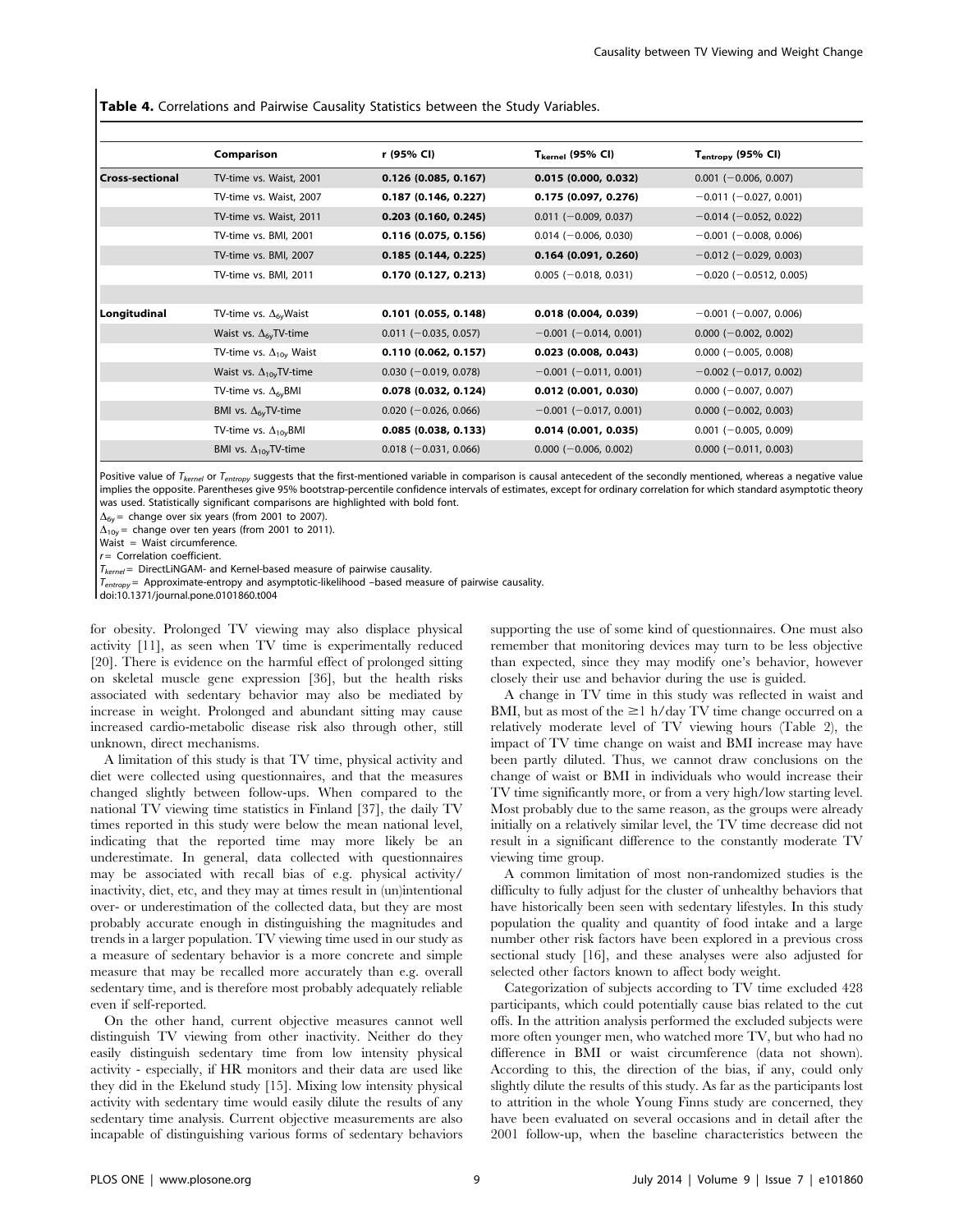subjects lost to follow-up and participants were compared [30]. No significant differences affecting our analyses have been seen.

The overall number of participants in this study was relatively high (1387 eligible subjects), and also the number of subjects in each subgroup remained adequate to allow more detailed analyses. Three measurements from 2001, 2007, and 2007 do not fully substitute for ''continuous'' assessment of TV watching and sedentary behavior, but for such a long follow-up time a more detailed TV-time analysis (variability from week to week, or from month to month) is often not possible.

Shorter bouts and breaks during longer sitting have been reported to reduce the harmful associations seen with sedentary behavior [36,38]. The duration of individual sitting bouts or breaks during them could not be evaluated in this study.

The strength of this study are the repeated measurements and long follow-up, and the fact that groups with constantly high, moderate and low, as well as changing amounts of TV time, could be studied. A further strength of the study is the large, populationbased cohort of carefully examined participants. Also the confirmation of equal BMIs in the different TV time groups 14 years prior to the 10-year follow-up add to the reliability of the results, as does the supplementing of traditional temporality criterion with the novel causality algorithms.

We found that the results from the traditional causality explorations were in line with the pairwise causality statistics, and the assumptions of pairwise causality estimation were mostly satisfied. The pairwise causality statistics were used to supplement the traditional temporality criterion, and they have been previously tested in simulated and real benchmark data sets [28,29]. In this study, only kernel- and DirectLiNGAM-based measure provided useful information, whereas the previously recommended [29] approximate-entropy approach to asymptotic likelihood ratio did not reach statistical significance. The previous study, however, did not base its recommendation on simulations of partial confounding [29]; a situation where the kernel- and DirectLiNGAM-based approach excelled [28]. Hence, presence of partially confounding unobserved factors is a possible reason for differences between the two causality algorithms. In addition, a stronger statistical power was seen for the kernel-based causality estimator (Text S1). This may also explain why it seemed to work better in our study. When results were obtained, however, they invariably suggested TV time as a dominant causal antecedent of weight gain in the population rather than the other way around. Partial confounding effects may be of interest for future studies aiming to understand the differences between the kernel-based and entropy-approximation methods. We also considered using Patrick Hoyer's latent-variable LiNGAM method [39] to deal with latent confounding, but as the experience with it is still very limited, we recommend the method to be evaluated further prior to applying it more widely.

# References

- 1. Hu FB, Li TY, Colditz GA, Willett WC, Manson JE (2003). Television watching and other sedentary behaviors in relation to risk of obesity and type 2 diabetes in women. JAMA 14: 1785–1791.
- 2. Edwardson CL, Gorely T, Davies MJ, Gray LJ, Khunti K, et al (2012). Association of Sedentary behavior with Metabolic Syndrome: A Meta-Analysis. PLoS One 7(4):e34916.doi:10.1371/journal.pone.0034916.e34916.
- 3. Grontved A, Hu FB (2011). Television viewing and risk of type 2 diabetes, cardiovascular disease, and all-cause mortality. JAMA 305: 2448–2455.
- 4. Hu FB, Leitzmann MF, Stampfer MJ, Colditz GA, Willett WC, et al (2001). Physical activity and television watching in relation to risk for type 2 diabetes mellitus in men. Arch Intern Med 161: 1542–1548.
- 5. Wijndaele K, Brage S, Besson H, Khaw KT, Sharp SJ, et al (2011). Television viewing and incident cardiovascular disease: prospective associations and mediation analysis in the EPIC Norfolk Study. PLoS One 6(5):e20058. doi: 10.1371/journal.pone.0020058.

Both domestic and working lives are becoming less physically demanding and more sedentary [40]. However, there is no consensus on how sedentary time could be effectively reduced in our society. Controlled intervention studies can be used to evaluate the effect of reduced TV time as part of long-term weight control, but they are very difficult to conduct in practice, and can include only a limited number of participants. Short term interventions, like the one by Saunders [41], may only provide limited answers on the long-term effect of reduced sedentary time, since the counterbalancing capacity of a healthy body may prevent many adverse effects for a period of time. It also remains unclear how much reduction in sedentary time is beneficial, and through which mechanism sedentary lifestyle primarily inflicts its adverse health effects. Based on our results already  $a \ge 1$ -hour decrease in TV time may have a positive impact on waist and BMI. Other measures in addition to BMI and waist circumference to further clarify the deleterious health effects of a sedentary lifestyle, and the mechanisms through which sedentary behavior impacts our health, are needed.

# Summary and Conclusions

In summary, this study provides information based on a novel exploration on causal relationship and the long-term impact of TV viewing time on waist circumference and BMI. Individuals who watch less TV gather less weight during a 10-year period. The results suggest that TV time is antecedent to larger waist and BMI, and that sedentary lifestyle is an independent risk factor increasing body weight through mechanisms that remain to be clarified. The obesogenic effect of TV viewing may be partially mediated by other behaviors and unhealthy lifestyle (16), being one of clustered bad habits. Our findings, and results from many interventional studies [20–22] suggest that reduction of TV time may be effective in long- or short-term weight change and weight management.

# Supporting Information

Table S1 Relative risk of obesity associated with TV viewing time.

(DOCX)

# Text S1 Approximate Power Calculations for Causality Estimation.

(DOC)

# Author Contributions

Conceived and designed the experiments: HH TR OTR. Performed the experiments: HH TR. Analyzed the data: HH TR OTR. Contributed reagents/materials/analysis tools: HH TR OTR. Wrote the paper: HH TR OTR. Review: TR OTR KP MK TL OJH MO TT JV.

- 6. Wilmot EG, Edwardson CL, Achana FA, Davies MJ, Gorely T, et al (2012). Sedentary time in adults and the association with diabetes, cardiovascular disease and death: systematic review and meta-analysis. Diabetologia 55(11): 2895–2905.
- 7. Hansen AL, Wijndaele K, Owen N, Magliano DJ, Thorp AA, et al (2012). Adverse associations of increases in television viewing time with 5-year changes in glucose homoeostasis markers: the AusDiab study. Diabet Med 29(7): 918– 925.
- 8. Stamatakis E, Hamer M, Mishra GD (2012). Early adulthood television viewing and cardiometabolic risk profiles in early middle age: results from a population, prospective cohort study. Diabetologia 55(2): 311–320.
- 9. Dunstan DW, Thorp AA, Healy GN (2011). Prolonged sitting: is it a distinct coronary heart disease risk factor? Curr Opin Cardiol 26(5): 412–419.